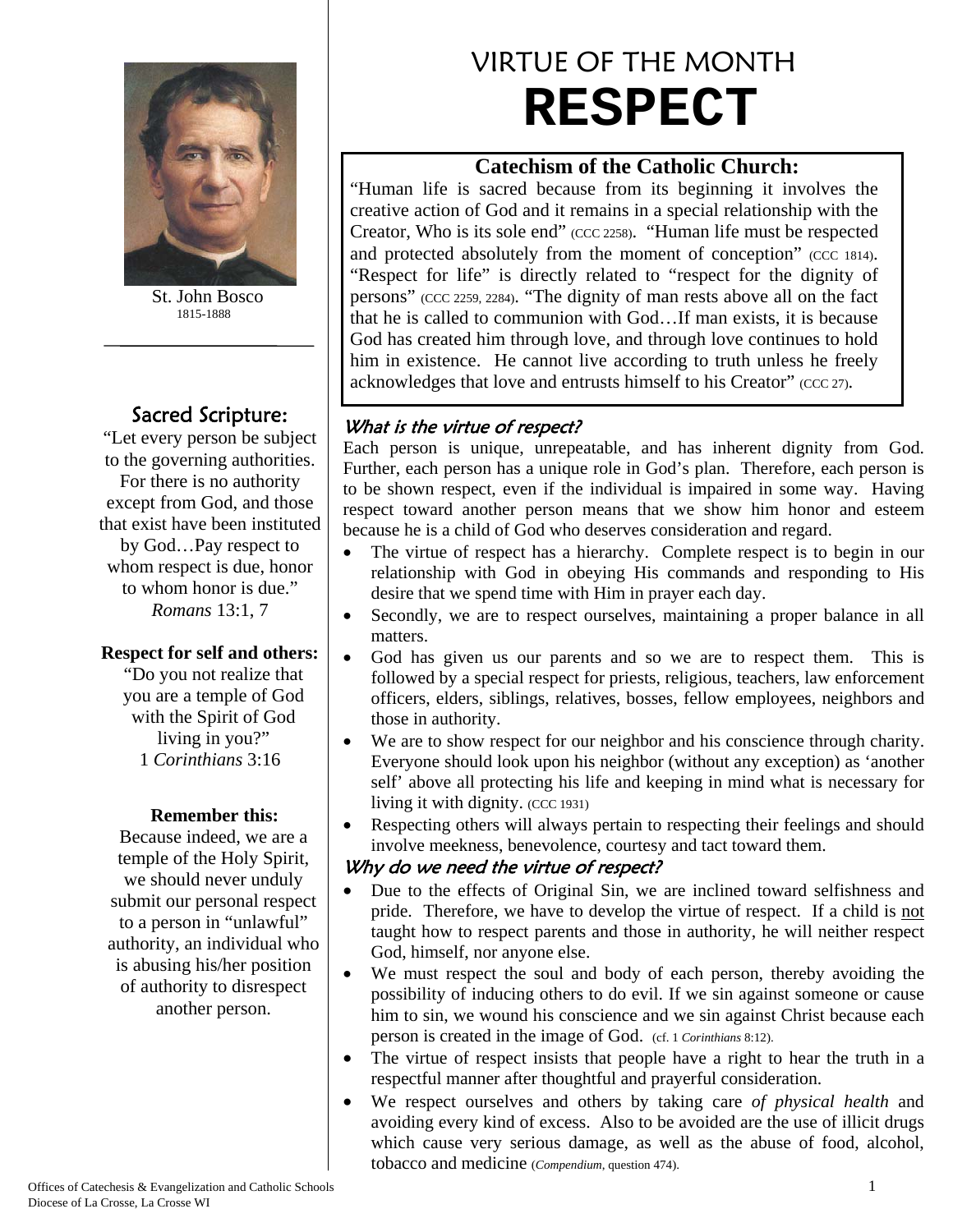*"So great a dedication of himself to the young, in the midst of difficulties sometimes of an extreme nature, John Bosco attained, because of a singular and intense charity, an interior vitality that united in him an inseparable love of God and love of his neighbor. In this way he was able to establish a synthesis between evangelizing activity and educational work."*

> **IUVENUM PATRIS** *HIS HOLINESS POPE JOHN PAUL II*  **January 31, 1988**



St. John Bosco's vision of the Church, represented by the ship, being attacked by enemies of the faith. A great Pope is raised up by God who steers the Church safely away from the enemy by way of two columns: devotion to Jesus in the Holy Eucharist and to Mary, Mother of God.

# **Respect Saint John Bosco**



 **FAST FACTS**   *Also Known As:* Don Bosco Patron of boys Patron of editors Patron of youth Patron of schoolchildren Patron of apprentices Patron of laborers Patron of stage magicians Patron of illusionists

 **Feast Day:** January 31

## *His Life*

- John Bosco was born in 1815 in northern Italy to a family of peasant farmers.
- During his youth, John Bosco would perform tightrope walking, acrobatics, juggling and magic tricks to attract the young. He then held religious services in which they first prayed and then played.
- When John was 9, he had a dream involving unruly children in which he tried to stop their fighting with his own fists, but failed. Jesus appeared in the dream and said the way for John to help them was by being kind and teaching the boys to hate sin and love purity. The Virgin Mary then appeared and changed the children from wild beasts to lambs – telling John he must do the same. This dream was to have a significant influence on his call to work with children for the rest of his life.
- John continued his education. using his brilliant mind and kind heart to teach children. Ordained at age 26, he was referred to as Don (Italian for father) Bosco.
- Shortly after his ordination, he gathered a group of boys who were living on the streets without care and supervision due to the industrial revolution and wars in Italy. Don Bosco provided "festive oratory" services where he taught the boys using his educational method that relied on reason, religion, and kindness.
- Don Bosco practiced 'preventive education' to prevent evils by teaching virtue, along with a sense of duty and personal responsibility. The oratory began in 1841 with a group of 9 boys gathering at night for evening classes. He treated his boys with respect, giving them personal attention, encouragement, and affirming love. He was patient and gentle with the students. His motto was "Give me souls; take away the rest."
- With his mother, Don Bosco opened a boarding house for 40 boys which became the first Salesian Home. In this home, Don Bosco opened workshops to train apprentices as shoemakers, tailors, printers, carpenters, and mechanics. He also prepared boys for the priesthood. By 1856, Father John Bosco was caring for 550 boys.
- In 1869, 50 priests and teachers, who were helping Don Bosco with his Oratory, formed the Salesian Order. Today there are over 40,000 Salesian priests, brothers, and sisters staffing technical schools, nurseries, orphanages, clinics and hospitals across the world.

### *How is Saint John Bosco a model of respect?*

- St. John Bosco looked under the dirt, the rags, and the uncouth language of the street children to recognize their dignity as children of God.
- Based on this recognition, the boys were treated with kindness, gentleness, and affirming love which were part of the pedagogy of St. John's oratories.
- Respect for the dignity and individual worth of each child helped to create the child's feeling of personal adequacy and self-esteem. By making himself always available, St. John Bosco established a unique rapport with his boys, never failing to use reasonable discipline when correcting them was necessary.
- The dignity of the human body was encouraged by St. John Bosco through personal cleanliness, purity, modesty and good manners.
- One of his greatest desires was for his boys to go to Confession and be strengthened by the great graces of the Sacrament.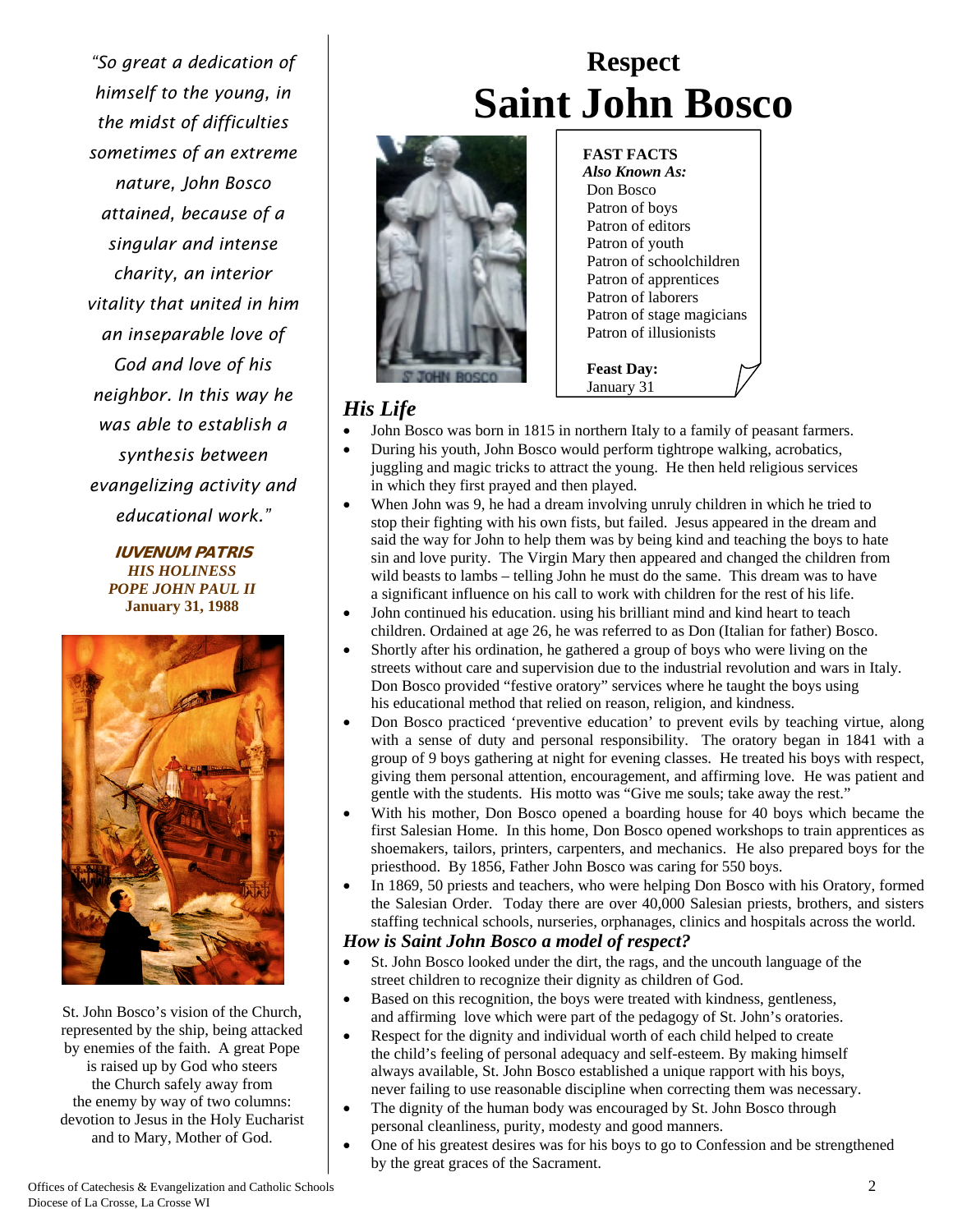# Activities to Foster the Growth of the Virtue of Respect

- Pray this prayer each morning, asking for the grace to grow in the virtue of respect. O Saint John Bosco, father and teacher of youth, you labored so much for the salvation of souls. Help us to respect ourselves and each person as a child of God. Be our guide in seeking the good of our souls and the salvation of our neighbor. Teach us to love Jesus in the Blessed Sacrament, Mary Mother of Christ and our Mother, and our Holy Father the Pope. And obtain for us from God, the grace of a happy death, so that we may all be gathered together with you in Heaven.
- 1. How is the virtue of respect based upon the dignity of the human person? Discuss the enclosed handout on Our God-given Dignity.
- 2. Make a list of the words from page one that describes the virtue of respect.
- 3. Define the words courtesy, meekness, tact, consideration, and benevolence. Give examples of each.
- 4. Why are we to show respect for parents? (See CCC 2196- 2200, 2214-2219, 2227)
- 5. How do we show disrespect toward parents and thereby sin against them?
- 6. How are we to show respect for family members, friends, neighbors, as well as any person? How is bullying disrespectful? (CCC 2206, 2212, 2219-2220)
- 7. Reflect on a way that you have failed to be respectful. What could you have done differently? How can the Sacrament of Reconciliation help you?
- 8. Name some people from the Bible who lived out the virtue of parental respect. Examples:
	- *Ruth* 1:15-18 Ruth respects and honors her mother-in-law.
	- *Tobit* 4:3-4 Tobit asks that Tobiah respect his mother.
	- *Luke* 2:41-52 Jesus' response to Joseph and Mary at the finding in the Temple,
	- *Mark* 1:29-31 Peter asked Jesus to heal his mother-in-law.
- 9. As a class, read a book about a saint and report to the class how this person lived out the virtue of respect. Examples: St. Martin de Porres, St. Elizabeth of Hungry, Pope John Paul II, St. Gianna Beretta Molla, Pope Benedict XVI
- 10. Think of someone who lives out the virtue of respect. What does this person say or do that indicates that he/she is respectful of God, self, and others.
- 11. Why are fears, prejudices, and attitudes of pride and selfishness contrary to the virtue of respect? Fears, prejudices, and attitudes of pride and selfishness, which obstruct the establishment of truly fraternal societies, will cease only through the respect and charity that finds in every man 'a neighbor,' a brother. (*CCC* 1931)
- 12. How are we to respect the souls of others? (See *CCC* 2284-2287)
- 13. What do we do to show respect for our health? (See *CCC* 2288-2291)
- 14. How do we show respect for a person's name? (See *CCC* 2158)

**"Respect for parents (***filial piety***) derives from** *gratitude* **toward those who, by the gift of life, their love and their work have brought their children into the world and enabled to grow in stature, wisdom and grace…** 

**Filial respect is shown by true docility and** *obedience***."** 

(*Catechism of the Catholic Church* 2215-2216)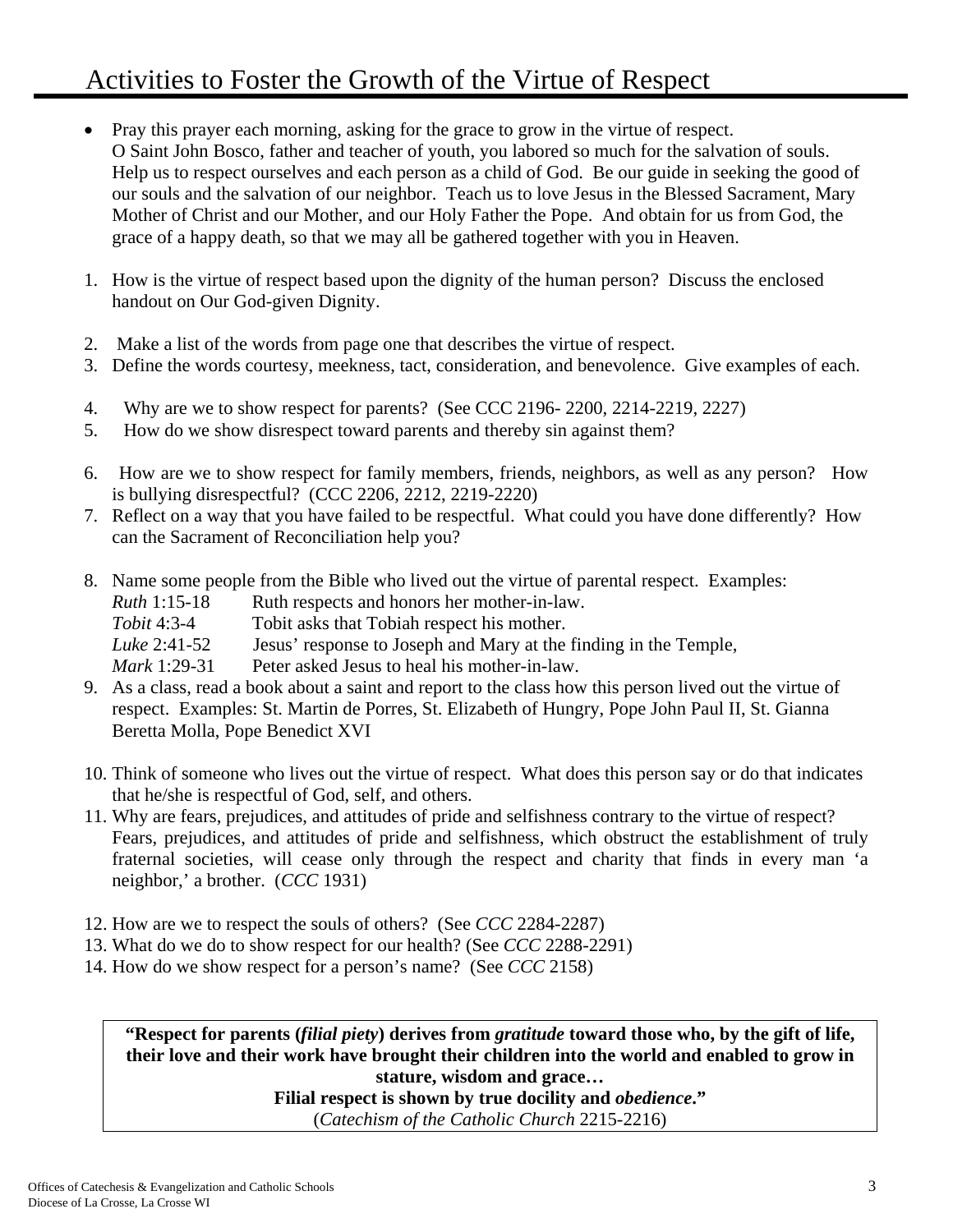|                                     | 15. Using the "Praying with Scripture" prayer worksheet, take ten minutes to pray with a Scripture |
|-------------------------------------|----------------------------------------------------------------------------------------------------|
| passage that is related to respect. |                                                                                                    |
| Luke 2:41-52                        | Jesus, the Son of God, respected and submitted Himself to parental authority                       |
| Luke 10:29-37                       | The story of the Good Samaritan                                                                    |
| Mark 10:46-52                       | Jesus shows respect for the blind man Bartimaeus in responding to his cries for                    |
|                                     | help                                                                                               |
|                                     | 16. Each week, memorize a Scripture passage that relates to respect. Examples:                     |
| <i>Proverbs</i> 13:1                | "A wise son hears his father's instruction, but a scoffer does not listen to                       |

| <i>Froverds</i> 13.1      | A wise son nears his famer s'instruction, but a scorrer does not instell to       |
|---------------------------|-----------------------------------------------------------------------------------|
|                           | rebuke."                                                                          |
| Sirach 3:2-6              | Respect for parents – "Whoever honors his father atones for sins"                 |
| <i>Sirach</i> 3:12-13, 16 | Respect for parents – "Help your father in his old age"                           |
| Sirach 7:27-28            | Respect for parents – "Through your parents you were born"                        |
| <i>Proverbs</i> 1:8       | "Hear, my son, your father's instruction, and reject not your mother's teaching." |
| <i>Proverbs</i> 6:20-22   | Filial respect is shown by true docility and obedience.                           |

- 17. How do we show respect for the reputation of persons? (See CCC 2477-2478, 2507) How do you establish a 'good reputation'? How do you fix a reputation that has been damaged?
- 18. How do we show respect for ourselves and others through dressing modestly? (CCC 2524, 2521, 2526)
- 19. What is our responsibility to have respect for the truth? (See CCC 2488-2494)
- 20. What are the effects of living the virtue of respect? (CCC 2219)
- 21. Discuss these practical tips which show respect. Give an example of each:
	- $\triangleright$  Speak kindly
	- $\triangleright$  Refrain from idle complaints
	- $\triangleright$  Don't speak ill of others
	- $\triangleright$  Pay attention
	- $\triangleright$  Listen
	- $\triangleright$  Rediscover silence
	- $\triangleright$  Be inclusive
	- $\triangleright$  Acknowledge others
	- $\triangleright$  Respect other's opinions
	- Respect even a subtle "No"
- 22. How do civil authorities show respect for each person? (See *CCC* 2235, 2238) How did our founding fathers try to ensure respect for all people? "Respect for the human person entails respect for the rights that flow from his dignity as a creature" (CCC 1930, 1907, 1929-1933, 1944). What are these rights?
- 23. How are we to show respect for the dying? (*CCC* 2299)
- 24. How are we to show respect for the dead? (See *CCC* 2300-2301)
- 25. How are we called to have respect for the goods of others? (*CCC* 2407-2414, the Seventh Commandment)
- 26. How are we called to have respect for creation, such as animals, the earth, the sky? What is the balance that is called for between loving human persons and loving animals? (See *CCC* 2414-2418)
- 27. In what ways can science and technology be used to enhance the dignity of life? Examples: Heart transplant, camera, internet. How can science and technology be an affront to the dignity of the human person, his good, and in conformity with the plan and the will of God? (See *CCC* 2292-2296)
- 28. How do torture, kidnapping, abuse and terrorism violate the respect due a person? (*CCC* 2297-2298)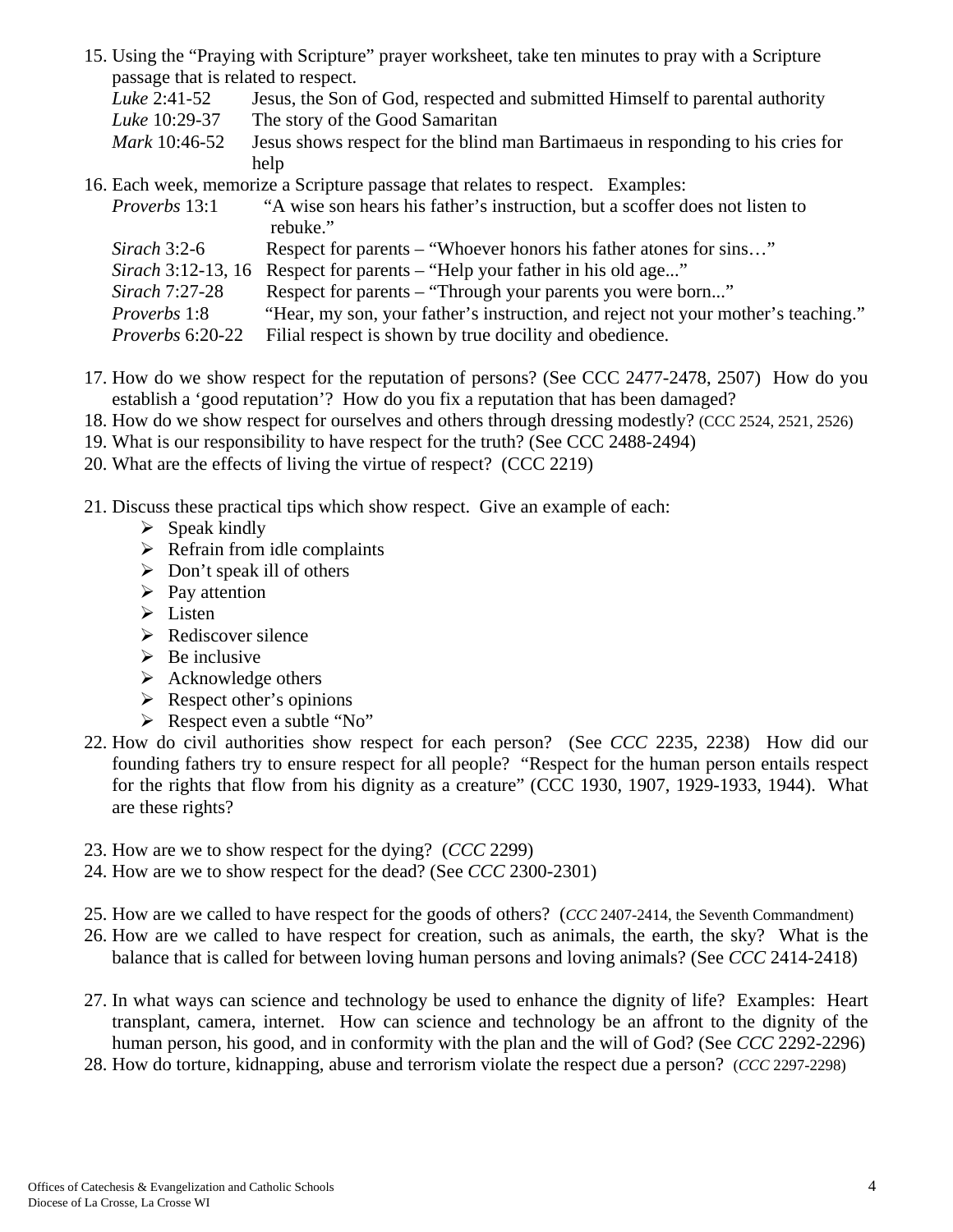We are to show respect for parents.

1) "Parents, no matter what age or personal qualities/defects, will always be their children's' superiors. The respect we have for our parents must be based upon love, justice, and gratitude. Why? Because our parents brought us into this world, cared for and educated us. While we can never repay our parents, we can make life more pleasant for them through our respect and love. This virtue in fact helps us to live the fourth commandment." (*Raise Happy Children, Teach Them Joy!,*  Mary Ann Budnick, R.B. Media).

2) As young adults mature and move away from home, they still have a responsibility to listen to the advice of their parents, consider their corrections, anticipate their needs and provide for their assistance as they grow old. Parents are to be supported when they are ill, lonely, or upset. In summary, respect is always owed to parents. "This respect has its roots in the fear of God, one of the gifts of the Holy Spirit" (*CCC* 2217-2219).

3) Loving and honoring a person with respect includes forgiveness. Obeying the Fourth Commandment, "Honor your father and mother", includes forgiveness toward parents, who at times, will fall short. Only God is able to love us unconditionally as each person lives with the effects of original sin. Therefore, no parent is able to love their children perfectly as God does. (See *CCC* 2227)

4) We lack the virtue of respect toward parents when we hurt them in any way, such as causing them sorrow or to worry, ignoring them, manipulating them out of selfishness rather than always seeking their good. Children sin against the respect they owe their parents by speaking unkindly to or about them, by striking or insulting them, and being ashamed of them. In addition to disrespect and unkindness, we can also sin against parents through neglect of their needs.

- 29. We need to have great respect for parents and brothers and sisters in the family unit but we also are to respect neighbors because each person is a child of God with inherent dignity. (CCC 2206, 2212, 2219-2220) "The person who has respect for others, refrains from acting so as not to harm, and indeed so as to benefit, himself and others, according to their rights, status, and circumstances" (*Character Building*, Dr. David Isaacs).
- 30. The Sacrament of Reconciliation strengthens us to live out the virtue of respect. The assistance God provides in the Sacrament of Confession is something that has to be experienced more than understood intellectually. The graces received from the Sacrament include forgiveness of the sin against respect, the strength to be more respectful, recognition of the situations when you are sinning against respect and the grace to avoid being disrespectful. In preparing to receive the Sacrament of Reconciliation, challenge the students to reflect on a way in which they have specifically failed to live out this virtue. Following this reflection, encourage them to acknowledge this sin by confessing to a priest in Sacramental Confession and notice the strengthening that has taken place in their heart.
- 31. "Respect for the human person entails respect for the rights that flow from his dignity as a creature" (CCC 1930, 1907, 1929-1933, 1944). What are these rights? These rights are life, liberty, the pursuit of happiness, the opportunity to fulfill a vocation, the right to formation of conscience, the right of safeguarding privacy, and the right of freedom of religion.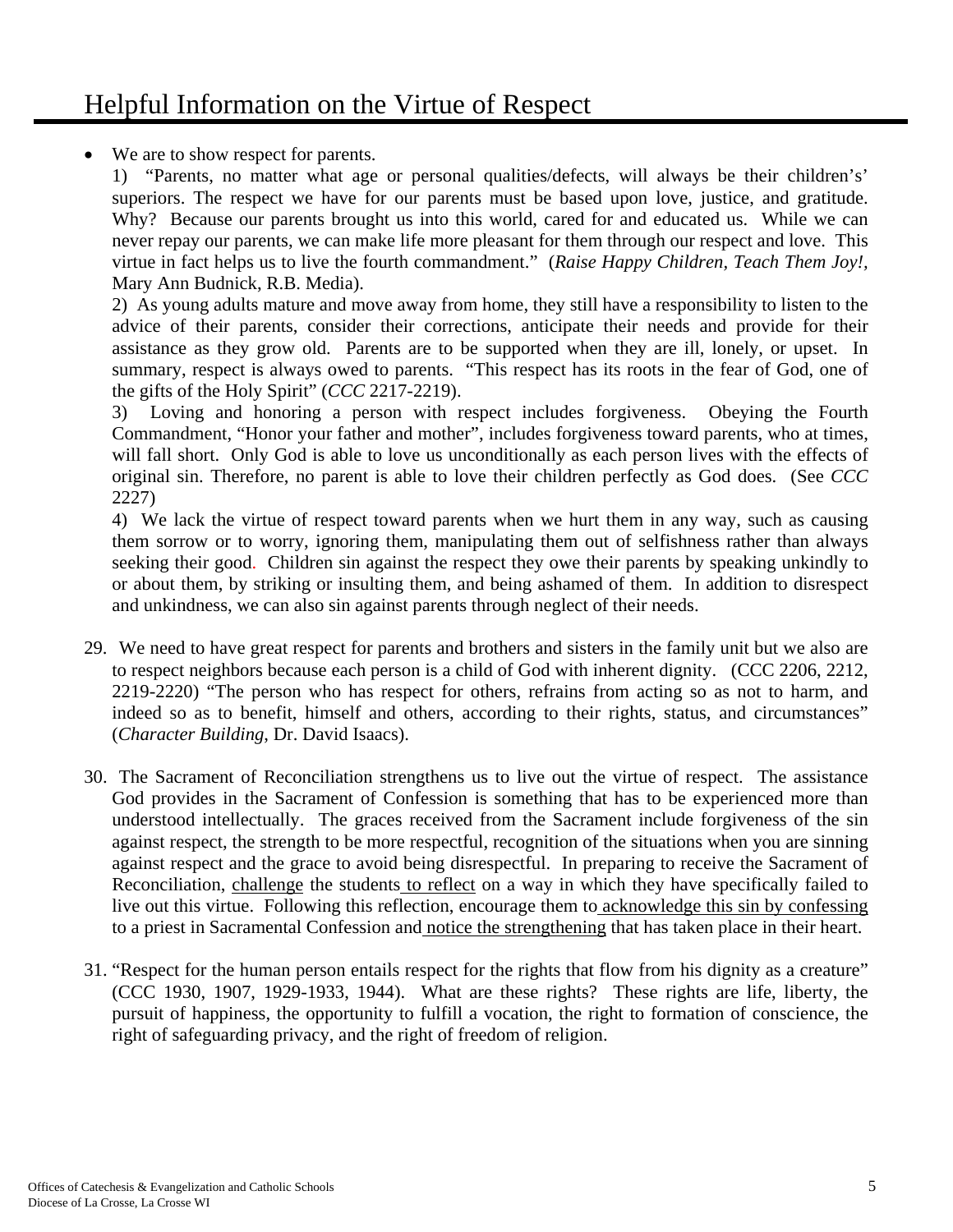- 32. We are to show respect for the dying by helping them to live their last moments in dignity and peace. This includes surrounding them with prayer and helping them to receive, at the proper time, the Sacraments that help them to meet the living God. (*CCC* 2299)
- 33. We are to respect all of creation. However, man and woman are the summit of God's creation because the human person is created in the image of God and has a soul that will live forever. God gave man and woman dominion over all of creation, which means proper stewardship. Stewardship means the orderly use of the goods of creation for the benefit of our existence. However, creation is not to be abused. We need to respect created things and use things properly but the respect that we give to man must never be subservient to the protection of the rest of creation. For example, human life must never be forfeited for the protection of even an endangered species of animals.
- 34. We show respect for ourselves and others through dressing modestly. (See CCC 2524, 2521, 2526) Due to the effects of Original Sin, we can be easily tempted to look upon another person as an object for sexual pleasure rather than a person to be loved. Dressing immodestly can easily tempt others in this direction as it draws the attention of others to focus on one part of the body rather than the person. "Modesty means refusing to unveil what should remain hidden…It guides how one looks at others and behaves toward them in conformity with the dignity of persons and their solidarity" (CCC 2521).
- 35. Living out the virtue of respect is hard work but there are many perks. You will have joy-filled relationships; people will enjoy your company; there is harmony in family life; people are likely to treat you with greater respect; you will grow in recognition of the dignity of the human person and true self-esteem as well as selflessness, humility, inner joy, and peace. "Filial respect promotes harmony in all of family life; it also concerns *relationships between brothers and sisters*. Respect toward parents fills the home with light and warmth." (CCC 2219)